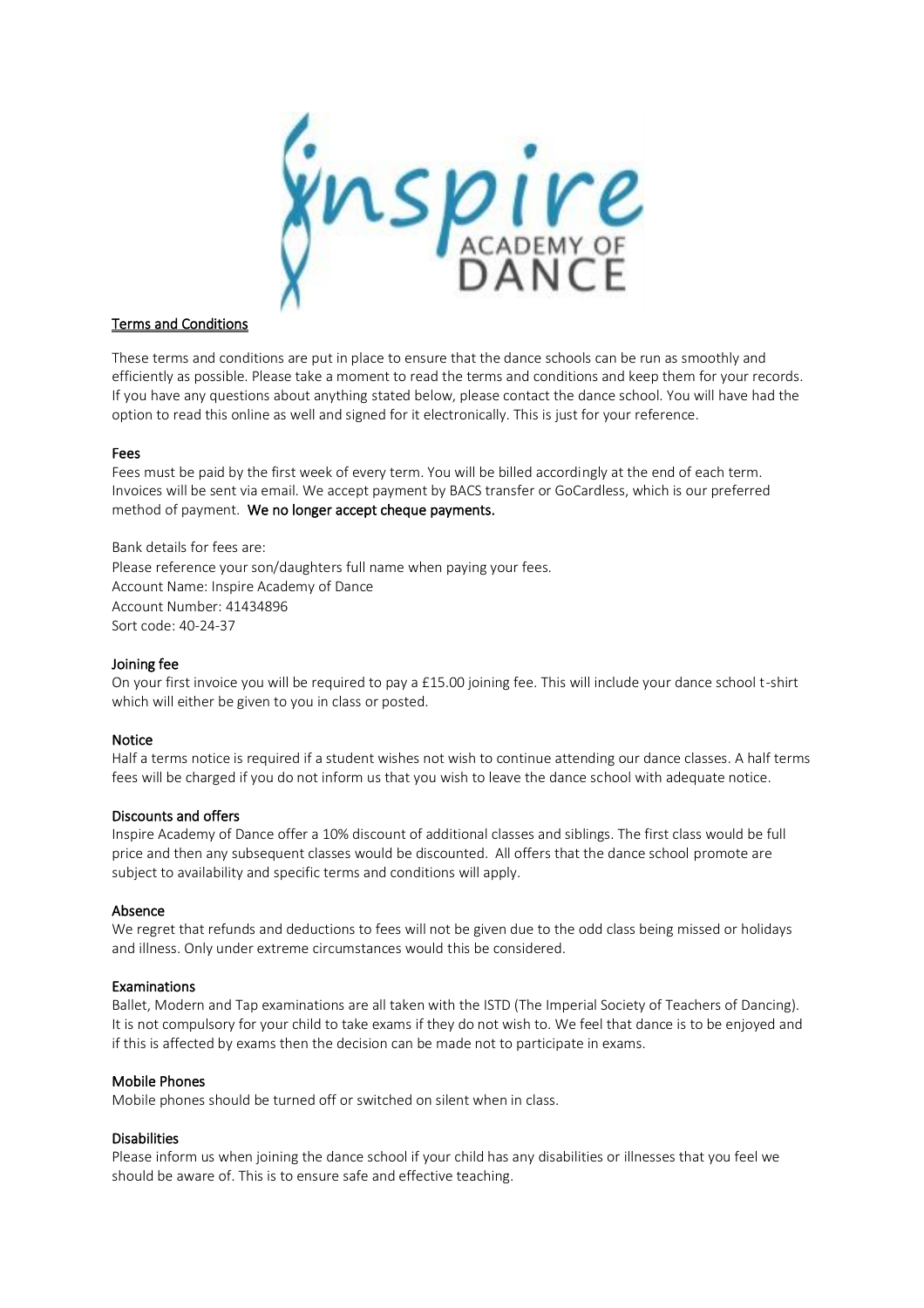## **Contact**

From time to time we may want to advertise new classes and events, which we will send you via email. We also send our school newsletters via email, which we feel, is efficient and environmentally friendly. Please check our GDPR policy if needed.

## Uniform

Uniform is available to purchase through our very own online dance shop. Once purchased, uniform should be worn at all times and specific to the dance genre your child is attending. 'Inspire Academy of Dance' logo merchandise can also be purchased from our website. Orders for our logo uniform are only down once every half term.

## Hair/Jewellery

Please ensure hair is off the face and back for class. Other arrangements will be made for show and exams. Hair must be, where possible, in a ballet bun for all our ballet classes. Due to health and safely it is required that students do not wear any jewellery other than stud earrings.

#### Behaviour

Inspire Academy of Dance, will not tolerate bad behaviour and students must have a mutual respect for other students and their teachers. Dancing is to be enjoyed and we hope to provide a fun environment for them. The dance school has the right to ask for a pupil to be removed from the class or school.

### Punctuality/Attendance

Please ensure your child arrives on time for class in the correct attire. If there is continuous absence to class, we may have to withdraw your child from class.

#### **Shows**

Students may be required to purchase costumes for the schools show or other such events. You will be informed of this in plenty of notice and e will try our best to keep costume prices to a minimum.

### Cancelled Classes

If we have to cancel classes for any reason, a text message will be sent to all the parents or carers of the classes. We will then follow up this up with an email to confirm the reasons for the cancellation (staff illness, issue with the venue) and also confirmation whether the class will be rescheduled and when this would be or if we will be issuing a credit for the following term.

In a case where cancellations are out of our hands (weather issues or like the recent COVID-19 pandemic) credits or rescheduled classes may not always be possible but Inspire Academy of Dance will endeavour where possible to offer one of these two solutions.

## Confidentially

All personal information given to the school will remain completely confidential and only viewed by the owner and admin staff of the dance school.

#### Photography

When signing our enrolment form, you are asked if you give permission for your child to have their photo taken for marketing and advertising reasons. Our bi-annual dance show is also filmed and photographed. We really hope that you can agree to this but if for some reason you do not, please ensure you mark that you do not wish for us to take photos. Every student that takes part in our shows, however will be filmed.

### Our teachers

All of our teachers have their own insurance, DBS checks and correct experience and teaching qualifications to teach your child's chosen classes.

When signing our enrolment form online you are agreeing to all of the above unless we are informed otherwise and then this will be discussed. It is really important that you understand that the dance school require half a